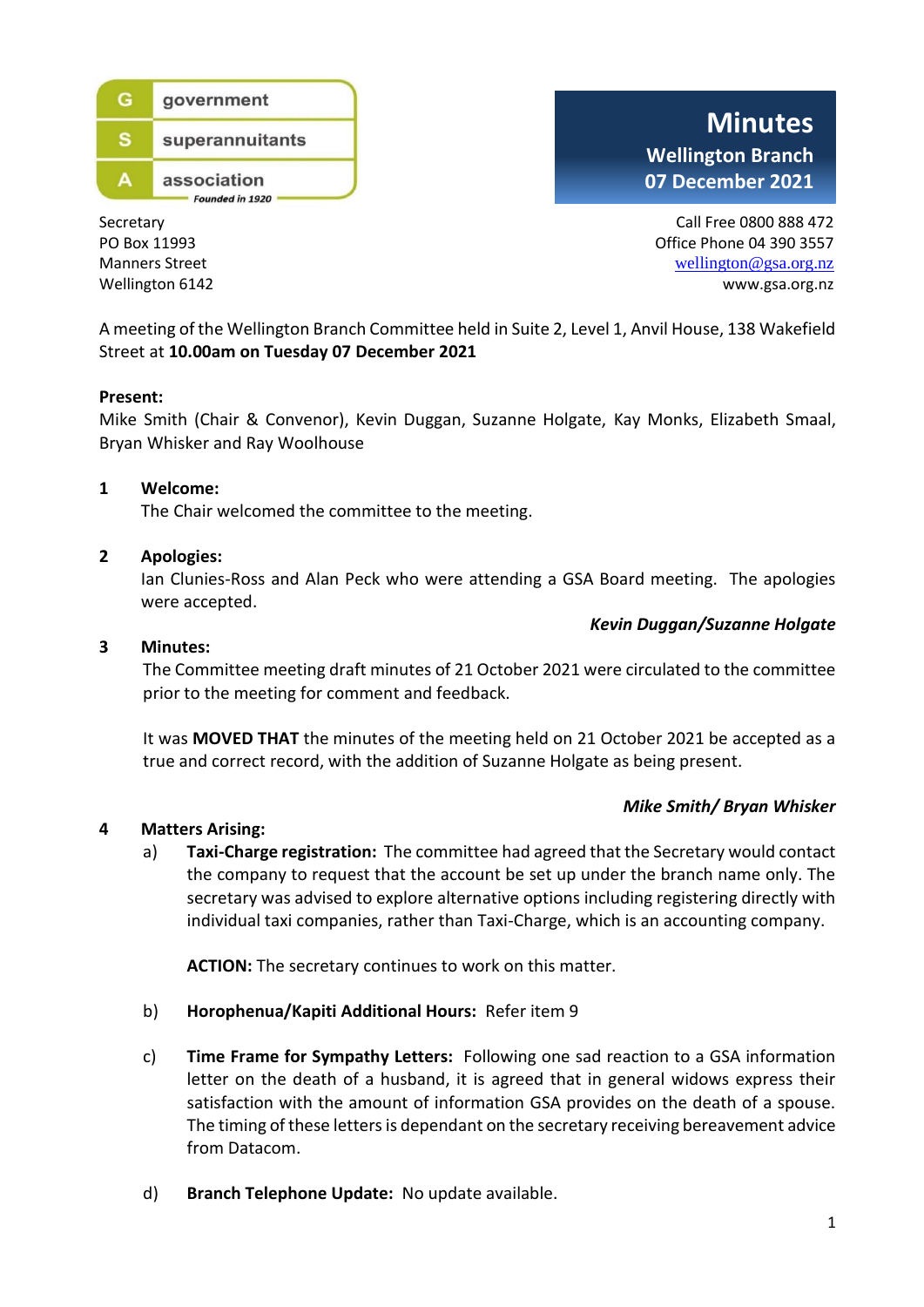## **5 Finance**

# **a) Accounts to the end of November 2021**

The financial performance and report were circulated for the committee to review prior to the meeting. The branch's finances are in a strong position. The Railways monies, held in the GSA accounts, are reducing steadily which is appropriate.

The financial statement to the end of November 2021 was noted and approved.

*Mike Smith/Kay Monk*

# b) **Payments**

The following tables list the payments made for **October 2021** and **November 2021: October 2021**

| <b>Date</b> | <b>Expense</b>                                  | <b>Amount</b> | <b>Payee</b>           |
|-------------|-------------------------------------------------|---------------|------------------------|
| 1 Oct       | Wage                                            | \$807.86      | Secretary              |
| 15 Oct      | Wage                                            | \$807.86      | Secretary              |
| 19 Oct      | Notice of Wairarapa<br>Luncheon<br>Cancellation | \$128.02      | Wairarapa Times 'Age   |
| 19 Oct      | Courier meeting documents (credit<br>card)      | \$7.10        | NZ Post                |
| 19 Oct      | Cell phone-Landline/Data                        | \$51.77       | 2Degree Mobile Limited |
| 19 Oct      | Printing                                        | \$1.43        | <b>GSA National</b>    |
| 19 Oct      | Anvil House (cleaning, power bill)              | \$14.74       | <b>GSA National</b>    |
| 19 Oct      | Anti-Virus GSA<br>Wellington<br>computers       | \$11          | <b>GSA</b> National    |
| 19 Oct      | DLE postage envelop x 4 (credit<br>card)        | \$166         | <b>NZ</b> Post         |
| 19 Oct      | PAYE Tax return                                 | \$390.00      | <b>IRD</b>             |
| 20 Oct      | Rent                                            | \$204.80      | <b>GSA National</b>    |
| 29 Oct      | Wage                                            | \$862.11      | Secretary              |
|             | <b>TOTAL</b>                                    | \$3,452.69    |                        |

# **November 2021**

| <b>Date</b>   | <b>Expense</b>                                    | <b>Amount</b> | Payee                  |  |
|---------------|---------------------------------------------------|---------------|------------------------|--|
| 12 Nov        | Wage                                              | \$862.11      | Secretary              |  |
| <b>18 Nov</b> | Mileage \$0.73 to/from H/K end year<br>function   | \$86.14       | Secretary              |  |
| <b>18 Nov</b> | Railway<br>Social<br>Club<br>X<br>mas<br>luncheon | \$212         | Ray Woolhouse          |  |
| <b>18 Nov</b> | Spot Prize (3 bottles of wines)                   | \$38.97       | Suzanne Holgate        |  |
| 18 Nov        | Newsletter printing                               | \$1,107.45    | <b>GSA</b> National    |  |
| 18 Nov        | Printing                                          | \$3.15        | <b>GSA</b> National    |  |
| <b>18 Nov</b> | Anvil House cluster                               | \$26.38       | <b>GSA</b> National    |  |
| 18 Nov        | Anti-Virus computersx2                            | \$11          | <b>GSA</b> National    |  |
| 18 Nov        | Committee morning tea (credit card)               | \$22.66       | New World Metro        |  |
| <b>18 Nov</b> | Courier recruitment posters (credit<br>card)      | \$8.70        | NZ Post                |  |
| 18 Nov        | <b>PAYE</b> Tax return                            | \$596.00      | <b>IRD</b>             |  |
| 18 Nov        | Cell phone & landline & data                      | \$51.97       | 2degree Mobile Limited |  |
| 20 Nov        | Rent (automatic payment)                          | \$204.80      | <b>GSA</b> National    |  |
| $24$ Nov      | End of year function                              | \$2,730       | Te Marua Golf Club     |  |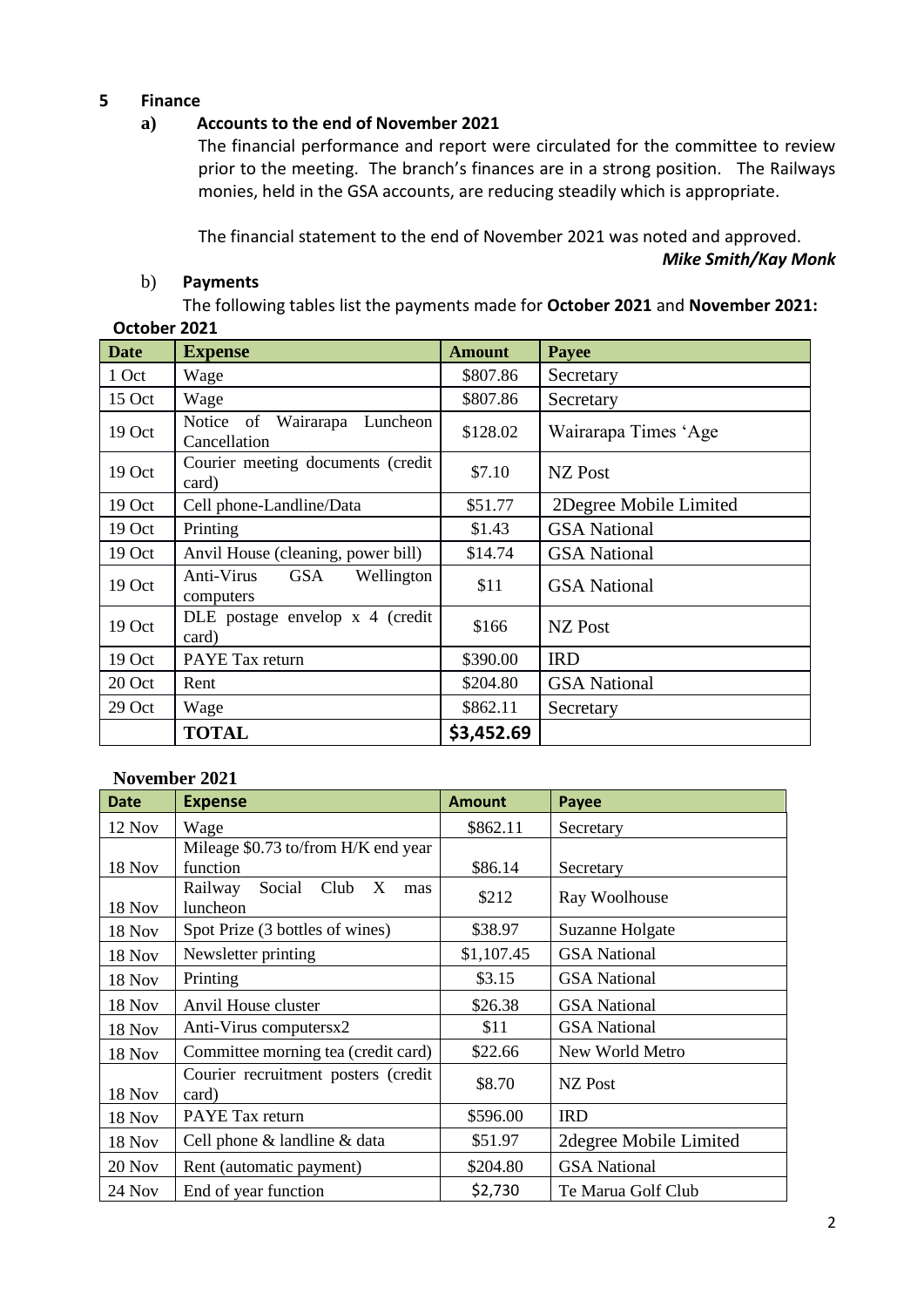| 24 Nov   | Free drinks for members | S479       | Te Marua Golf Club |
|----------|-------------------------|------------|--------------------|
| $26$ Nov | Wage                    | \$862.11   | Secretary          |
|          | TOTAL                   | \$7,302.44 |                    |

The payments for October and November 2021 were noted and accepted.

# *Mike Smith/Bryan Whisker*

# **6 Sub Committee Reports:**

**a) Recruitment** - Suzanne Holgate reported that she will continue her recruitment work by visiting all the local schools again in the New Year. Bryan Whisker commented that it would be helpful if the sub committee working on recruiting could have a list of all the members of GSA. This would enable members to identify former colleagues who had not yet joined GSA and encourage them to do so. Such a complete list is not available to our branch. Each branch had access on line, to members within their own branch.

**ACTION:** The secretary will be asked to provide for each committee meeting a list of those Wellington members who have been recruited and those who have died since the previous report.

# **b) Honours**

Nothing to report.

- **c) Policy** Nothing to report.
- **d) Finance.**  As in item 5 Finance

# **e) Social**

# **i Christmas Luncheon Wednesday 24 November**

This was a very successful function in very pleasant surroundings with 75 attending. The free bus from the Wellington Railway station was very well patronised but only about 6 used the Wairarapa bus. The quality of service and the food were very good. Kay and Suzanne were thanked for their excellent job in managing the prizes of chocolate and wine.

**ACTION:** The committee agreed that Te Marua should be booked again for the Christmas luncheon in 2022.

# **ii AGM 2022- 15 June 2022**

A tentative booking for the 2022 AGM at Petone Working Men's Club (PWMC) has been made for 15 June 2022. This preliminary notice was given in the October 2021 newsletter in response to feedback from the members who may not receive the March 2022 newsletter in time for the booking cut-off date. More details of the price per head, and the menu would be updated early 2022.

**ACTION:** Jirayu will follow up on the menu and luncheon price with PWMC early in 2022.

# **Iii Mid-Winter Luncheon**

A tentative date is set for Thursday 28 July 2022. The committee agreed that the James Cook Hotel Grand Chancellor should be booked for this event. Consideration will be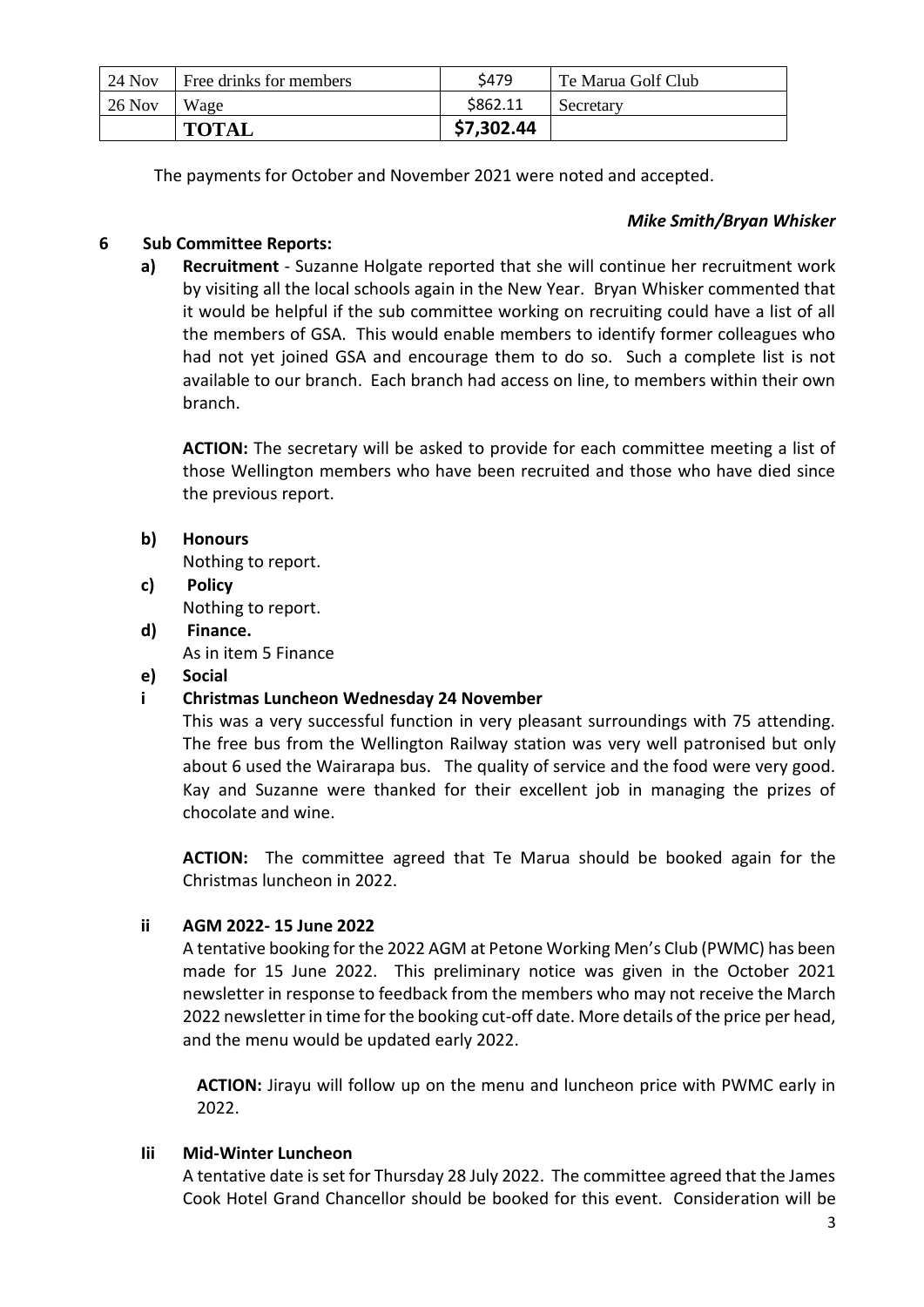given to managing parking for those who are unable to use public transport to access the hotel. It was suggested that Bill Day, the Chief Executive Officer of the Wellington Hospital Foundation, be asked to provide an update on the Children's Hospital at this luncheon.

## **7 Mackenzie Trust**

Elizabeth Smaal reported that the Trust had agreed to cover the cost of the two buses hired for the Christmas luncheon. The total cost was \$982.96.

## **8 Board Report**

As the Board members were currently holding their regular meeting, there was no Board member in attendance to provide the usually report.

#### **9 Interbranch (Membership administration service to Horowhenual/Kapiti (H/K) Branch)**

Jirayu continues to provide membership administration services for the H/K branch. The branch was satisfied with the service provided. The Wellington Chair had discussed with the H/K Chair, its request that Jirayu undertake some additional hours for the H/K branch. A variation of the current Memorandum agreed by both branches when the arrangement was started has been adjusted accordingly. The Chair is yet to be advised as to how many additional hours Jirayu is to work for H/K. She will remain employed/managed by Wellington branch who will invoice H/K monthly.

| <b>Member Trends</b> | 31-Mar-21 | 30-Sep-21 | <b>Change</b>       |
|----------------------|-----------|-----------|---------------------|
| Annuitant            | 2,489     | 2,405     | $-84$ ( $-3.37%$ )  |
| Annuitant spouse     | 1,390     | 1,358     | $-32$ ( $-2.30\%$ ) |
| Surviving spouse     | 740       | 707       | $-33(-4.46%)$       |
| Pre-annuitant        | 133       | 143       | $+10(+7.51\%)$      |
| Pre-annu/spouse      | 106       | 116       | $+10 (+9.43\%)$     |
| <b>Total</b>         | 4,858     | 4,729     | $-129(-2.65%)$      |

#### **10 Membership Trends**

#### **a) Wellington Branch Membership Report as at 30 November 2021**

#### **b) Wellington Region**

| <b>Member Locations</b> | <b>Wellington</b> | <b>Australia</b> | <b>Overseas</b><br><b>Other</b> | Wairarapa | <b>Totals</b> |
|-------------------------|-------------------|------------------|---------------------------------|-----------|---------------|
| Annuitant               | 1,732             | 366              | 139                             | 168       | 2,405         |
| Annuitant spouse        | 978               | 208              | 65                              | 107       | 1,358         |
| Surviving spouse        | 496               | 126              | 31                              | 54        | 707           |
| Pre-annuitant           | 136               |                  | 3                               |           | 143           |
| Pre-annu/spouse         | 109               |                  |                                 |           | 116           |
| <b>Total</b>            | 3,451             | 702              | 241                             | 335       | 4,729         |